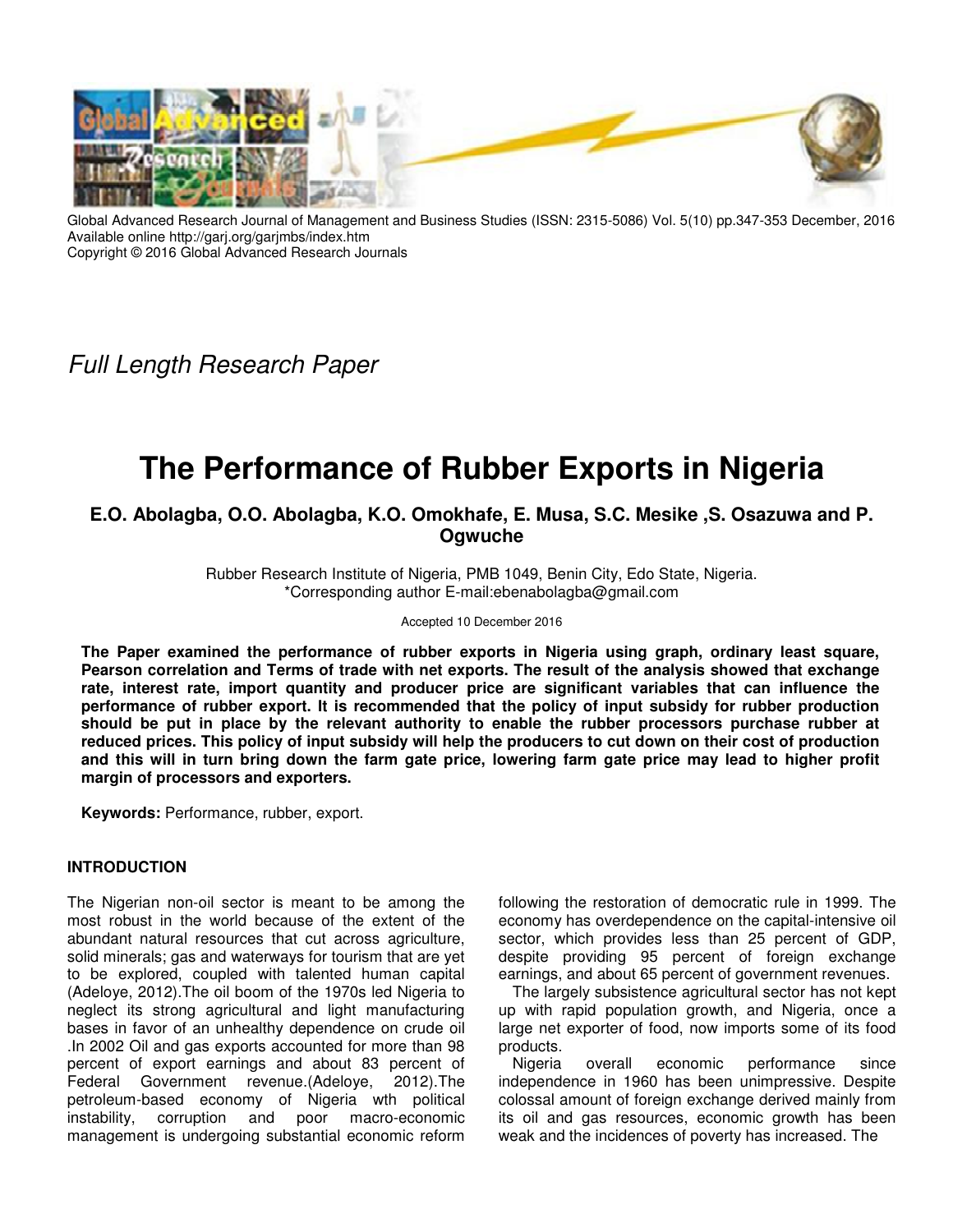objective of every independent nation like Nigeria is to improve the standard of living of its citizenry and promote economic growth and development of the country. Based on comparative advantage, countries depend on each other to foster economic growth and achieve sustainable economic development.Imoughele and Ismaila (2015) noted that expanding non-oil export to get rid of oneproduct economy has been known as a solution for economic development in oil producing countries which Nigeria is one of them and is the sixth largest oil producing and exporting countries in the world. According to export-led growth hypothesis, increased export can perform the role of "engine of economic growth" because it can increase employment, create profit, trigger greater productivity and lead to rise in accumulation of reserves allowing a country to balance their finances.

Imoughele and Ismaila (2015) also revealed that there are some challenges for countries with natural resource abundance such as oil in comparison with other countries. The main point is that in parallel with windfall of oil revenues, these countries have to pay more attention to the development of the non-oil sector as well as its export performance.

In Nigeria, agricultural exports have played a prominent role in economic development by providing the needed foreign exchange earnings for other capital development projects. From the initial trade in Palm oil, Nigeria's agricultural export has enlarged to include cocoa beans and palm kernel. Available statistics indicate that in 1960, agricultural export commodities contributed well over 75% of total annual merchandise exports (Ekpo and Egwaikhide 1994). Nigeria also ranked very high in the production and exportation of some major crops in the world in the 1940s and 1950s. For instance, Nigeria was the largest exporter of palm oil and palm kernel, ranked second to Ghana in cocoa and occupied a third position in groundnut. Olayide and Essang (1976) observed that Nigeria's export earnings from major agricultural crops contributed significantly to the Gross Domestic Product (GDP). Similarly, Ekpo and Egwaikhide (1994) observed a long-term relationship between agricultural exports and economic growth in Nigeria.

At present Nigeria has lost its role as one of the world's leading exporters of agricultural commodities. In addition, the country is currently suffering from a declining as well as fluctuating income from its heavy dependence on oil exports. With the present situation in the oil market, it has become necessary for the country to reconsider its agricultural commodity export position. This study therefore aims to examine the Performance of rubber exports in Nigeria with the following specific objectives:

(a) the trend analysis of rubber exports

(b) to determine the performance of rubber exports using Net exports and Terms of Trade

(c) to determine factors that influence rubber exports

using Pearson Correlation and Linear regression analysis.

## **METHODOLOGY**

Data used were sourced from the Food and Agricultural Organization Statistics. The main type of data used in this study was secondary. The study employed annual time series data covering the period 1970-2013. The models used in this study were estimated using annual data on some macro-economic indicators, which includes Exchange Rate (EXR); Interest Rate (INR). The correlation and linear regression analysis of the ordinary least square (OLS) is the estimation technique that is being employed in this study to determine the factors that influence rubber export.

The function is stated as:

 $Xt = f$  (Qt, Pt, Nt, Dt, Rt, Int)

Xt= natural rubber export quantity (metric tonnes) between 1970 and 2013

Qt=quantity of natural rubber output (metric tonnes) between 1970 and 2013

Pt=producer price of natural rubber (USD/mt) between 1970 and 2013

Imp=quantity of rubber imports (1000 US) between 1970 and 2013

Nt=exchange rate (Naira to 1 U.S. dollar) between 1970 and 2013

Dt=domestic consumption (metric tonnes) of rubber between 1970 and 2013

Int=Interest rate (%) between 1970 and 2013

Graph was used to depict the trend of rubber export during the time under review .Simple methods as proposed by Dornbush (1988) were used to evaluate the overall performance of rubber exports in foreign earnings. These measures include:

(i) Net Export=Total Export - Total Import

(ii) Terms of Trade  $(TOT) =$  Unit price of export

Unit price of import.

#### **RESULTS AND DISCUSSION**

#### **Trend in rubber export**

The total volume of rubber exported had a decreasingly fluctuating pattern as shown in Table 1 and Figure 1.In 1970, 59285 metric tonnes (mt) was exported. It however decreased to 14575 mt in 1980.The low quantity exported in 1980 could be attributed to the low world price, low output/production and general recession in the world economy (Abolagba et al, 2003

The largest quantity of rubber exported during the period under review was recorded in 1996 with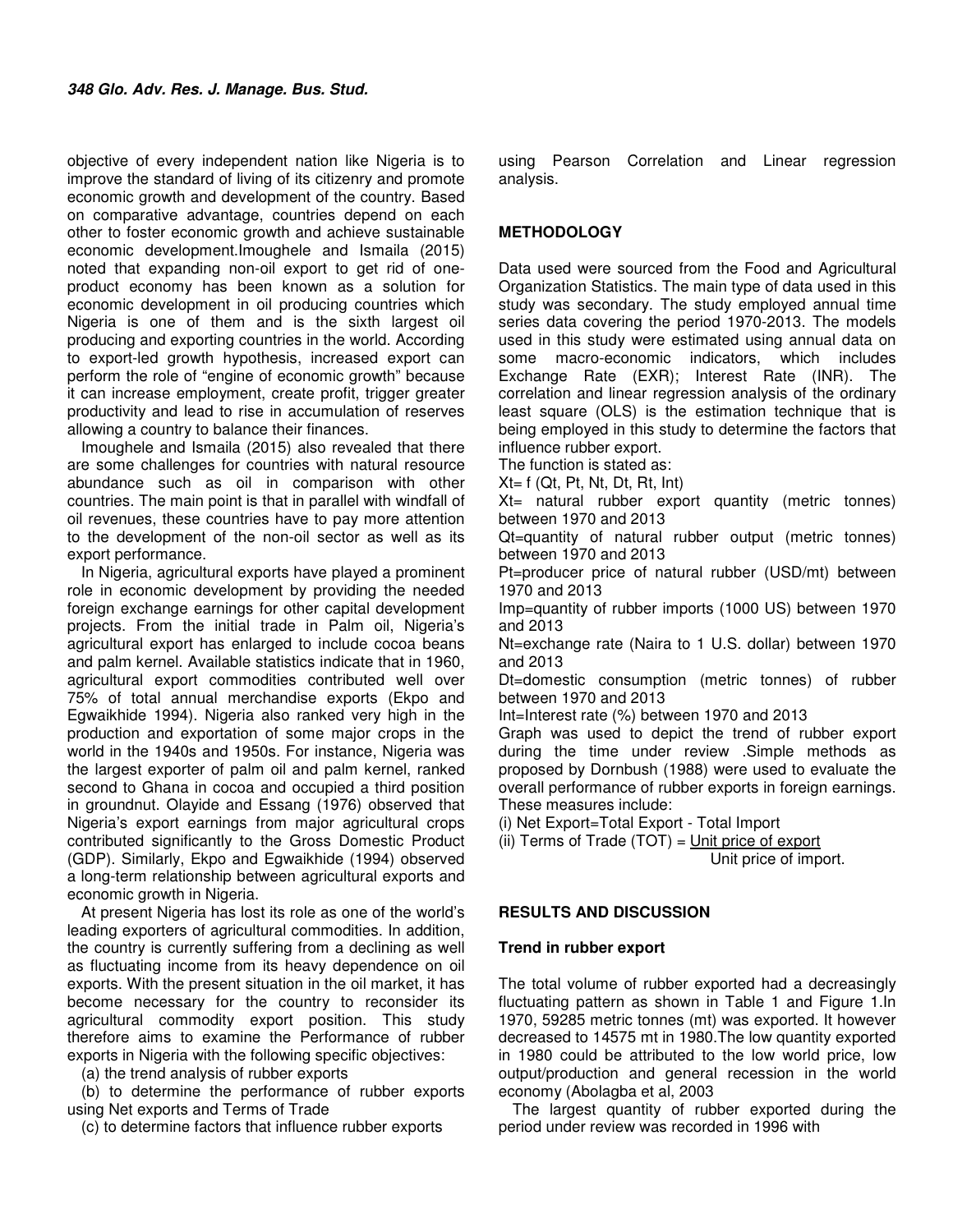| Year | Producer     | Export   | Import value | Export value | Output<br>Qty | Import Qty | Exchange |
|------|--------------|----------|--------------|--------------|---------------|------------|----------|
|      | Price(USD/T) | Qty(mt)  | 1000 US      | 1000 US      | (mt)          | (mt)       | rate     |
| 1970 | 305.0        | 59285.0  | 30.0         | 0.0          | 65300.0       | 104.0      | 0.7143   |
| 1971 | 250.0        | 50285.0  | 39.0         | 0.0          | 61800.0       | 138.0      | 0.6955   |
| 1972 | 272.0        | 41162.0  | 34.0         | 0.0          | 57100.0       | 77.0       | 0.6579   |
| 1973 | 553.0        | 49385.0  | 60.0         | 0.0          | 66300.0       | 185.0      | 0.6579   |
| 1974 | 659.0        | 59685.0  | 65.0         | 0.0          | 78000.0       | 338.0      | 0.6299   |
| 1975 | 565.0        | 47843.0  | 4.0          | 0.0          | 67800.0       | $6.0\,$    | 0.6159   |
| 1976 | 919.0        | 27420.0  | 23.0         | 0.0          | 52500.0       | 20.0       | 0.6265   |
| 1977 | 565.0        | 24829.0  | 0.0          | 0.0          | 59300.0       | $0.0\,$    | 0.646    |
| 1978 | 602.0        | 29447.0  | 0.0          | 0.0          | 57500.0       | $0.0\,$    | 0.606    |
| 1979 | 705.0        | 26.0     | 576.0        | 0.0          | 56000.0       | 500.0      | 0.5957   |
| 1980 | 887.0        | 14575.0  | 0.0          | 0.0          | 45000.0       | 0.0        | 0.5464   |
| 1981 | 983.0        | 23573.0  | $0.0\,$      | 0.0          | 60000.0       | $0.0\,$    | 0.61     |
| 1982 | 1.0          | 26815.0  | 0.0          | 0.0          | 50000.0       | $0.0\,$    | 6729.0   |
| 1983 | 966.0        | 28611.0  | 0.0          | 0.0          | 45000.0       | $0.0\,$    | 0.7241   |
| 1984 | 981.0        | 28800.0  | 0.0          | 0.0          | 58800.0       | $0.0\,$    | 0.7649   |
| 1985 | 839.0        | 29100.0  | 110.0        | 0.0          | 60000.0       | 71.0       | 0.8938   |
| 1986 | 593.0        | 33822.0  | 107.0        | 0.0          | 60000.0       | 84.0       | 2.0206   |
| 1987 | 243.0        | 33822.0  | 55.0         | 0.0          | 55000.0       | 40.0       | 4.1079   |
| 1988 | 330.0        | 55345.0  | 1872.0       | 9073.0       | 81000.0       | 1016.0     | 4.5367   |
| 1989 | 270.0        | 49320.0  | 1290.0       | 15090.0      | 132000.0      | 803.0      | 7.3916   |
| 1990 | 174.0        | 61499.0  | 1685.0       | 11547.0      | 147000.0      | 996.0      | 8.0378   |
| 1991 | 535.0        | 38813.0  | 305.0        | 13955.0      | 155000.0      | 177.0      | 9.9095   |
| 1992 | 724.0        | 66172.0  | 728.0        | 5945.0       | 129000.0      | 543.0      | 17.2985  |
| 1993 | 1.0          | 82788.0  | 711.0        | 72.0         | 130000.0      | 357.0      | 22.3268  |
| 1994 | 1.0          | 76000.0  | 280.0        | 0.0          | 105000.0      | 140.0      | 21.8861  |
| 1995 | $1.0$        | 99723.0  | 393.0        | 0.0          | 125000.0      | 230.0      | 21.8861  |
| 1996 | 2.0          | 113028.0 | 393.0        | 0.0          | 130000.0      | 230.0      | 21.8861  |
| 1997 | 2.0          | 86604.0  | 393.0        | 0.0          | 120000.0      | 230.0      | 21.8861  |
| 1998 | 2.0          | 74000.0  | 393.0        | 0.0          | 120000.0      | 230.0      | 21.8861  |
| 1999 | 626.0        | 38000.0  | 393.0        | 0.0          | 107000.0      | 230.0      | 92.338   |
| 2000 | 584.0        | 36000.0  | 164.0        | 150.0        | 107000.0      | 20.0       | 101.697  |
| 2001 | 627.0        | 30000.0  | 10.0         | 1020.0       | 108000.0      | 7.0        | 111.231  |
| 2002 | 793.0        | 24000.0  | 88.0         | 219.0        | 112000.0      | 71.0       | 120.578  |
| 2003 | 881.0        | 17203.0  | 0.0          | 740.0        | 142000.0      | $0.0\,$    | 129.22   |
| 2004 | 863.0        | 24000.0  | 94.0         | 1688.0       | 142000.0      | 30.0       | 134.731  |
| 2005 | $1.0$        | 24000.0  | 17.0         | 2500.0       | 150000.0      | $0.0\,$    | 131.661  |
| 2006 | 921.0        | 2707.0   | 36.0         | 6733.0       | 142000.0      | 1.0        | 128.65   |
| 2007 | 852.0        | 2837.0   | 413.0        | 7932.0       | 143000.0      | 35.0       | 134.05   |
| 2008 | 1385.0       | 3398.0   | 436.0        | 12035.0      | 110000.0      | 76.0       | 132.37   |
| 2009 | 589.0        | 2581.0   | 436.0        | 6453.0       | 145000.0      | 76.0       | 132.6    |
| 2010 | 586.0        | 4176.0   | 10.0         | 17581.0      | 143000.0      | 0.0        | 148.68   |
| 2011 | 658.0        | 5413.0   | 71.0         | 36096.0      | 143000.0      | 16.0       | 146.2    |
| 2012 | 592.0        | 3684.0   | 71.0         | 17751.0      | 143000.0      | 16.0       | 150.2    |
| 2013 | 592.0        | 3700.0   | 444.0        | 17800.0      | 143000.0      | 86.0       | 156.0    |

**Table 1.** Rubber export and its Determinants

Source: FAO Database 2016

130,000mt .This could be attributed to the emergence of the Structural Adjustment Programme (SAP) of the Federal Government in 1985.Part of the policy thrust of SAP was liberalizing the country's external trade and payment systems and adopting appropriate measure to

giving the private sector a larger role in the domestic economy. This included reducing import and export taxes and eliminating export and import prohibitions. The structural change accounted for the rise in quantity exported from 1985 to 1996 (Abolagba et al 2003).The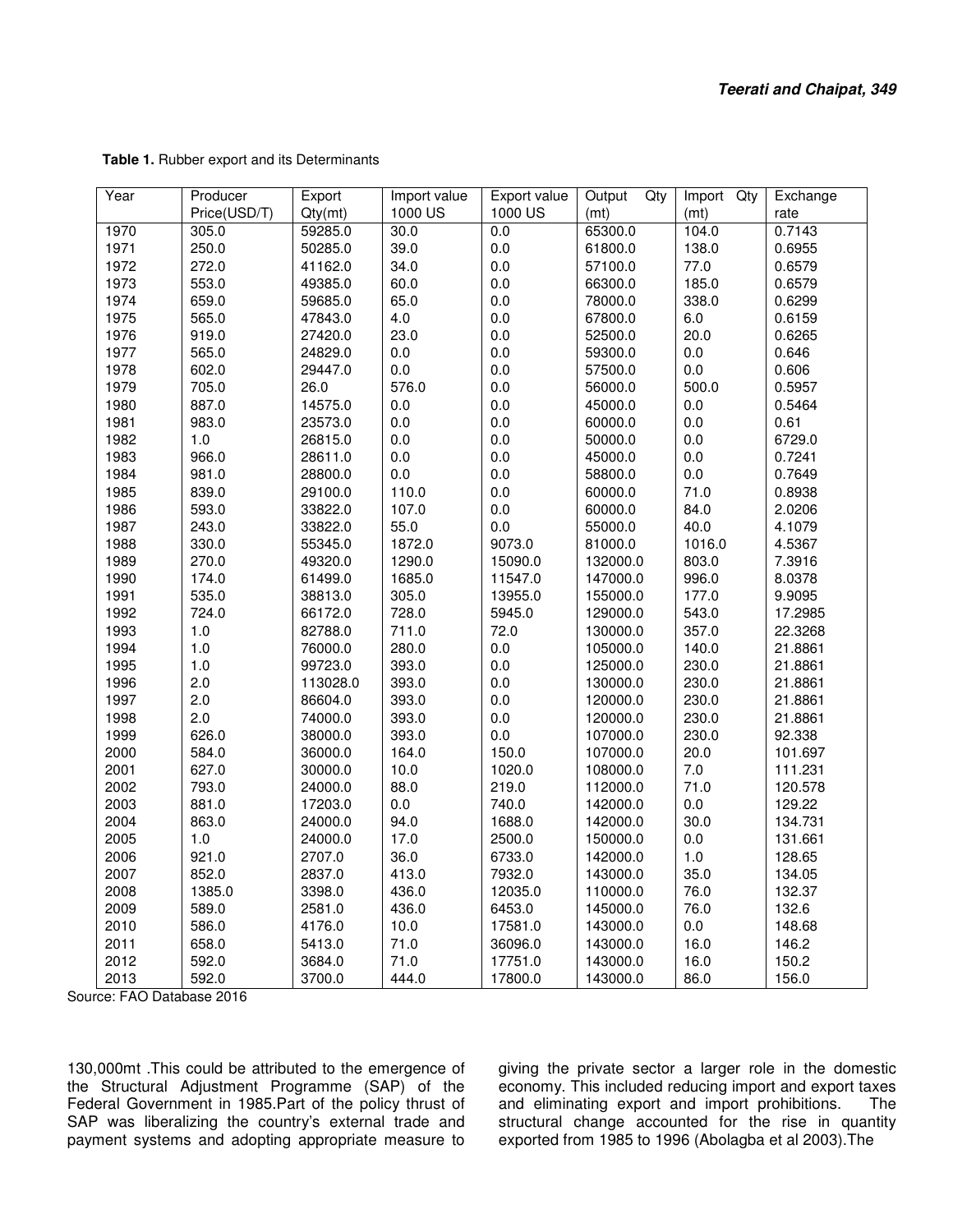

**Figure 1.** Graph Showing Trend In Rubber Export

|  | Table 2. Performance of rubber export |  |  |
|--|---------------------------------------|--|--|
|--|---------------------------------------|--|--|

| (9)<br><br>$\sim$ $\sim$ $\sim$ $\sim$<br>0t<br>erms<br>raoe | $\left(1,1\right)$<br>Ne<br><b>AIR</b><br>.<br>. שטעיי<br>1 K H I !<br>e a |
|--------------------------------------------------------------|----------------------------------------------------------------------------|
| .,507                                                        | $\sim$<br>œ<br>.UC<br>ำ .<br>w                                             |

Source: Computed from FAO Database, 2016.

|  | Table 3. Ordinary Least squares estimates for rubber export |  |  |
|--|-------------------------------------------------------------|--|--|
|--|-------------------------------------------------------------|--|--|

| <b>Coefficients<sup>a</sup></b> |                               |                                    |            |                              |          |      |
|---------------------------------|-------------------------------|------------------------------------|------------|------------------------------|----------|------|
|                                 |                               | <b>Unstandardized Coefficients</b> |            | Standardized<br>Coefficients |          |      |
| Model                           |                               | B                                  | Std. Error | Beta                         |          | Sig. |
|                                 | (Constant)                    | 29943.994                          | 11327.237  |                              | 2.644    | .012 |
|                                 | Pt                            | $-28.270$                          | 8.577      | $-0.353$                     | $-3.296$ | .002 |
|                                 | Qt                            | .201                               | .140       | .276                         | 1.436    | .160 |
|                                 | Imp                           | $-12.941$                          | 12.511     | $-117$                       | $-1.034$ | .308 |
|                                 | Dt                            | .009                               | .025       | .033                         | .348     | .730 |
|                                 | <b>Nt</b>                     | $-372.527$                         | 79.813     | $-0.810$                     | $-4.667$ | .000 |
|                                 | Int                           | 1438.595                           | 579.481    | .342                         | 2.483    | .018 |
|                                 | a. Dependent Variable: export |                                    |            |                              |          |      |

F=16.816 Adjusted  $R^2$ =0.688

increase in export quantity was not however maintained after 1996, as the policy thrust of SAP could not be sustained and this resulted in steady decline in the quantity of rubber exported up to 2013 with export as low

as 3700mt.As export is declining so also is rubber production .Rubber is the second largest non-oil foreign exchange earner. Despite favorable prices, production has fallen from 155,000 tons in 1991 to 143000mt in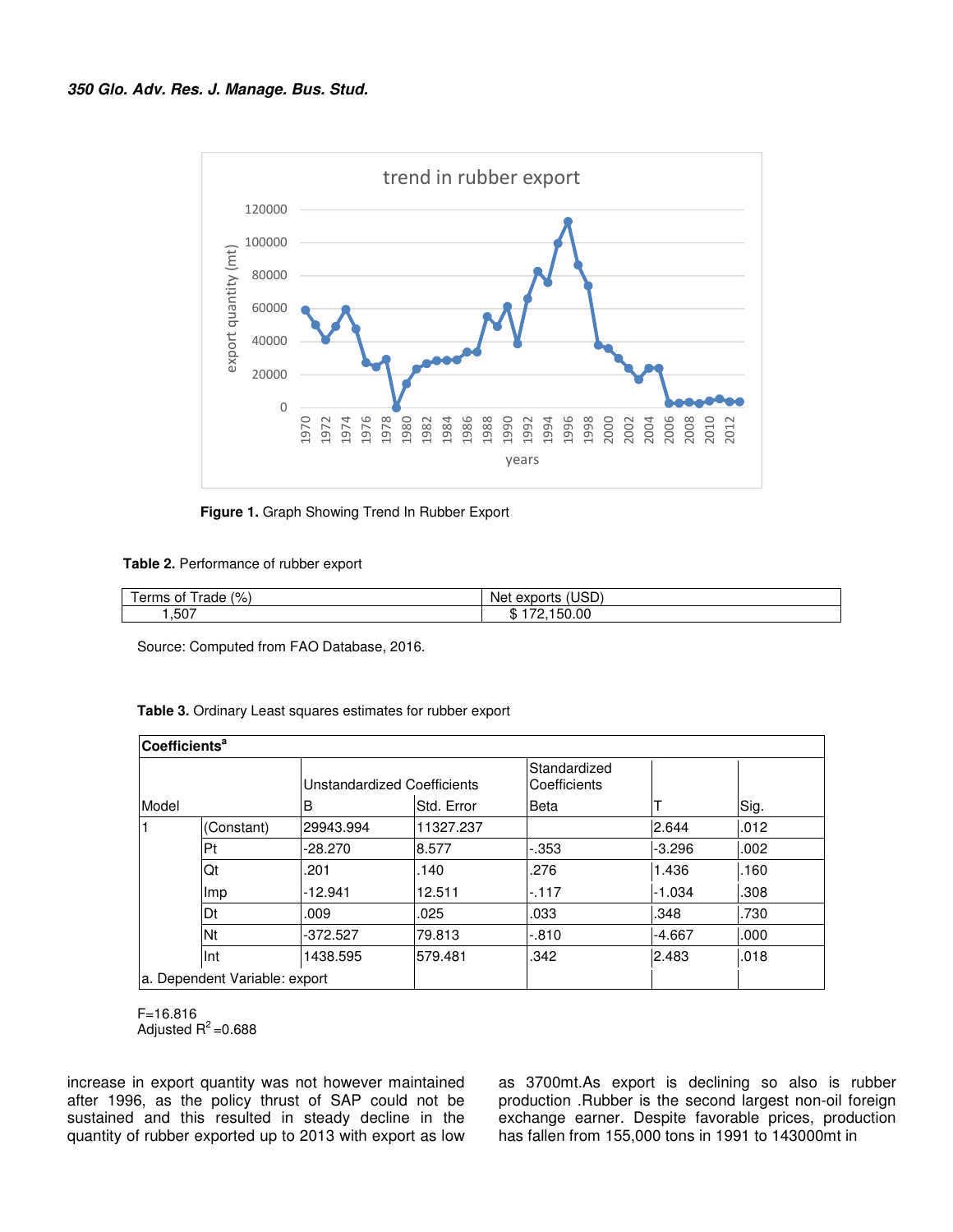**Table 4.** Correlations of coefficients of variables with respect to rubber exports.

|           | <b>Correlations</b>        |           |          |         |                  |                  |                  |             |
|-----------|----------------------------|-----------|----------|---------|------------------|------------------|------------------|-------------|
|           |                            | Xt        | Pt       | Qt      | Imp              | Dt               | Nt               | iterestrate |
| Xt        | Pearson Correlation        | 1         | $-0.683$ | .010    | $.418$ **        | .120             | $-.537$          | .287        |
|           | Sig. (2-tailed)            |           | .000     | .948    | .005             | .439             | .000             | .059        |
|           | N                          | 44        | 44       | 44      | 44               | 44               | 44               | 44          |
| Pt        | Pearson Correlation        | $-683"$   | 1        | $-.148$ | -.325゛           | $-241$           | 287              | $-256$      |
|           | Sig. (2-tailed)            | 000       |          | .338    | .031             | .115             | .059             | .094        |
|           | N                          | 44        | 44       | 44      | 44               | 44               | 44               | 44          |
| Qt        | Pearson Correlation        | .010      | $-.148$  | 1       | .166             | .360`            | .699**           | .749**      |
|           | Sig. (2-tailed)            | .948      | .338     |         | 281              | .017             | .000             | .000        |
|           | N                          | 44        | 44       | 44      | 44               | 44               | 44               | 44          |
| Imp       | Pearson Correlation        | $.418$ ** | -.325゛   | .166    | 1                | .001             | -.319້           | .338˚       |
|           | Sig. (2-tailed)            | .005      | .031     | .281    |                  | .996             | .035             | 025         |
|           | N                          | 44        | 44       | 44      | 44               | 44               | 44               | 44          |
| Dt        | Pearson Correlation        | .120      | $-241$   | .360`   | .001             | $\mathbf{1}$     | 254              | .318້       |
|           | Sig. (2-tailed)            | .439      | .115     | .017    | .996             |                  | .096             | .036        |
|           | N                          | 44        | 44       | 44      | 44               | 44               | 44               | 44          |
| <b>Nt</b> | <b>Pearson Correlation</b> | -.537゛    | .287     | .699¨   | -.319້           | .254             | $\mathbf{1}$     | $.399^{**}$ |
|           | Sig. (2-tailed)            | .000      | .059     | .000    | .035             | .096             |                  | .007        |
|           | N                          | 44        | 44       | 44      | 44               | 44               | 44               | 44          |
| Int       | Pearson Correlation        | 287       | $-256$   | .749    | $.338^{\degree}$ | $.318^{\degree}$ | $.399$ $\degree$ | 1           |
|           | Sig. (2-tailed)            | .059      | .094     | .000    | .025             | .036             | .007             |             |
|           | N                          | 44        | 44       | 44      | 44               | 44               | 44               | 44          |

2013. Low yield, ageing trees, and lack of proper equipment have inhibited production (Hassan 2015).

#### **Performance of rubber exports using Net export and Terms of Trade**.

The performance of rubber export can be examined within the context of foreign earnings and imports by the

sector. As indicated in the methodology, the performance of rubber export in foreign earnings is examined within the framework of net export and terms of trade.

The Terms of trade in the rubber sub-sector of agriculture in the Nigerian economy is 1,507%, this implies that the country is accumulating more revenue from exports of natural rubber than it is spending. The net exports value is \$172,150.00 and the sign is positive. The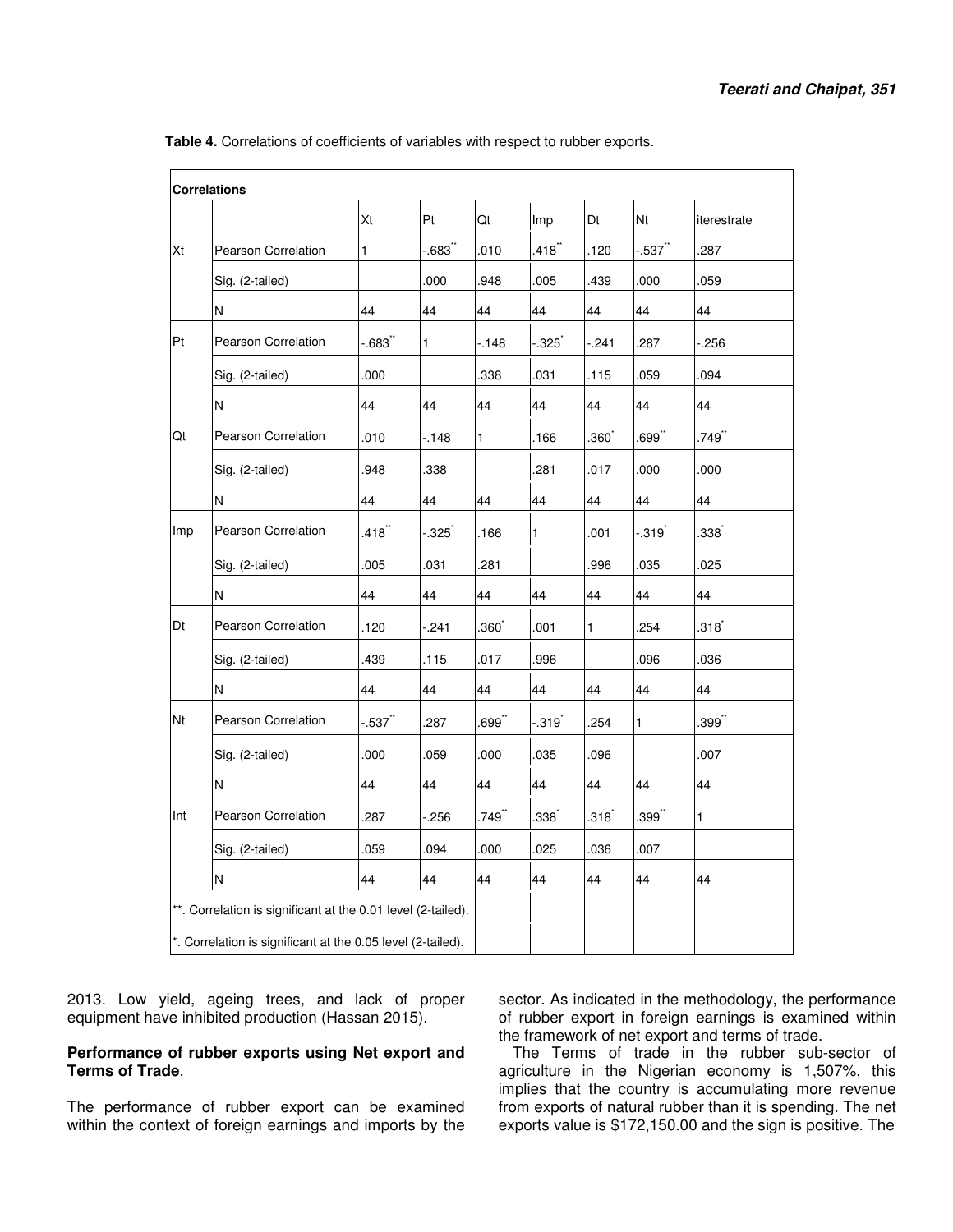value of natural rubber exported during the period under review is higher than the value of rubber products imported. Nigeria therefore had positive balance of trade from 1970 to 2013 .It can therefore be deduced that rubber exports can adequately finance rubber imports.

#### **Factors that influence rubber export using linear regression analysis and Correlation analysis.**

Ordinary Least Squares (OLS) method was used to determine variables affecting export of natural rubber.

The result of the OLS method is presented in Table 3 .regression analysis was carried out using linear function. The F value  $(16.816; P < 0.01)$  is significant at 1%, implying that the model is appropriate for this study. The Adjusted  $R^2$  is 0.688.Implying that the independent variables explain 68.8% of the variation in rubber export. Producer price (Pt) (-28.270), Exchange rate (Nt) (- 372.527) were significant at 1% level of probability. The interest rate (Int) (1438.595) was significant at 5% level of probability.

The sign on producer price is negative .The implication is that a reduction in producer's price will encourage an increase in export. This finding is in agreement with Reed (2012).The negative relationship between producer price and export is synonymous with a producer with the objective of disposing products will most likely give out the products at a reduced price with the consequent increase in sales but the moment the producer price is increased, sales will likely drop. The sign on exchange rate was negative. This finding is in agreement with Mesike (2005) who also reported a negative relationship between rubber export and exchange rate. This implies that the lower exchange rate that occurred during the devaluation of domestic currencies led to increased exports .Interest rate is another significant variable with a positive sign on it. The implication is that an increase in interest rate either by impacting on the cost of capital or influencing the availability of credit can stimulate an increase in exports (Acha 2011).As the positive relationship between investment and economic development is well established, it therefore becomes expedient for any economy that wishes to grow to pay proper attention to changes in interest rate. Nigeria being a country in dire need of development cannot overlook the important role interest rate could play in this direction.

The result of the Pearson correlation is presented in Table 4. The following variables were found to be significant: producer price, import quantity and exchange rate at the 1% level of probability. The sign on producer price is negative, this implies that the lower the producer price, the higher the export of rubber. This result shows that producer price has a relatively strong relationship (68.30%) to export of rubber. The sign on import quantity

is positive and has a weak relationship (41.8%) export of rubber .This implies that an increase in export of rubber will result in an increase in foreign earnings that will encourage an increase in importation of products especially rubber products not produced in the country .This result is also in line with Keynesian theory which among other things stated that export raises more foreign exchange which is used to purchase (import) commodities which is a motivating factor for the economic growth of any nation. While the appropriate sign on exchange rate is negative and contributes 53.70% to export of rubber. This result is also in line with the OLS estimate for rubber export .This result is in line with Aliyu (2011) who noted that appreciation of exchange rate results in increased imports and reduced export.

### **CONCLUSION**

Nigeria earned substantial foreign earnings from rubber exports based on the outcome of the analysis on Terms of trade and net exports .However fluctuation in quantity of rubber exported during the period under review as observed from the graph showing the trend in export have raised concern about the country's future growth potentials and self-sustainability especially now that it is becoming difficult for the country to continue operating a monolithic economy based on crude oil exports. This Paper has established major determinants or significant variables of the export of natural rubber through the OLS and further analysis through the Pearson correlation coefficient .Manipulations of these determinants will lead to an increase in exports and subsequently increase substantially the country's foreign reserve.

#### **RECOMMENDATION**

The result of the Paper showed that exchange rate, interest rate, import quantity, producer price have key roles to play in the export of natural rubber. The paper also acknowledged that the reforms under the Structural adjustment programme with reference to exchange rate significantly enhanced the export of rubber. In order to improve the export of natural rubber, the following steps are necessary:

1. The policy of input subsidy for rubber production should be put in place by the relevant authority to enable the rubber processors purchase rubber at reduced prices .This policy of input subsidy will help the producers to cut down on their cost of production and this will in turn bring down the farm gate price.

2. Government should encourage the export promotion strategies in order to maintain a surplus balance of trade